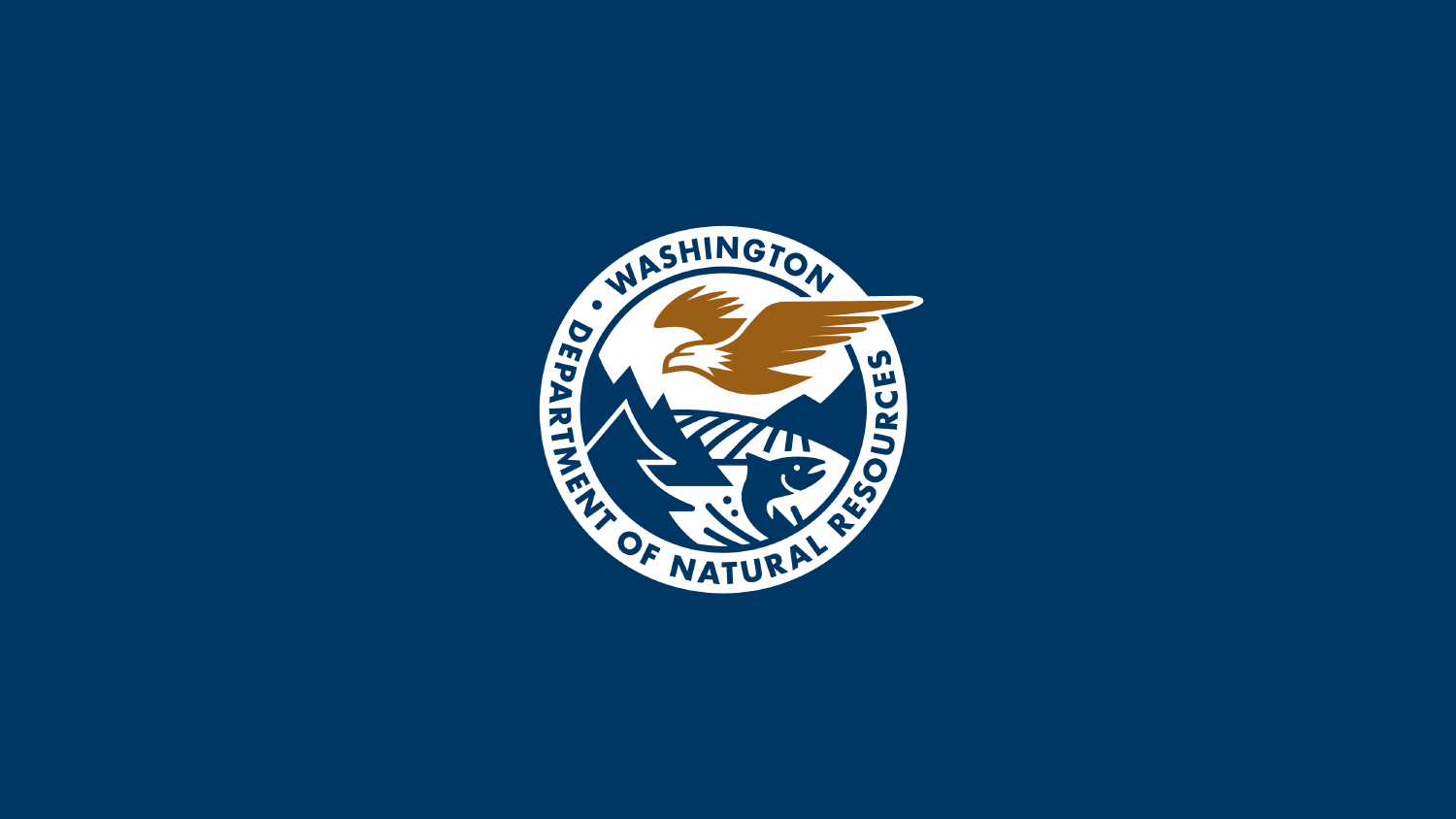# **Board of Natural Resources**

## **Webinar**

**January 4, 2022**



dnr.wa.gov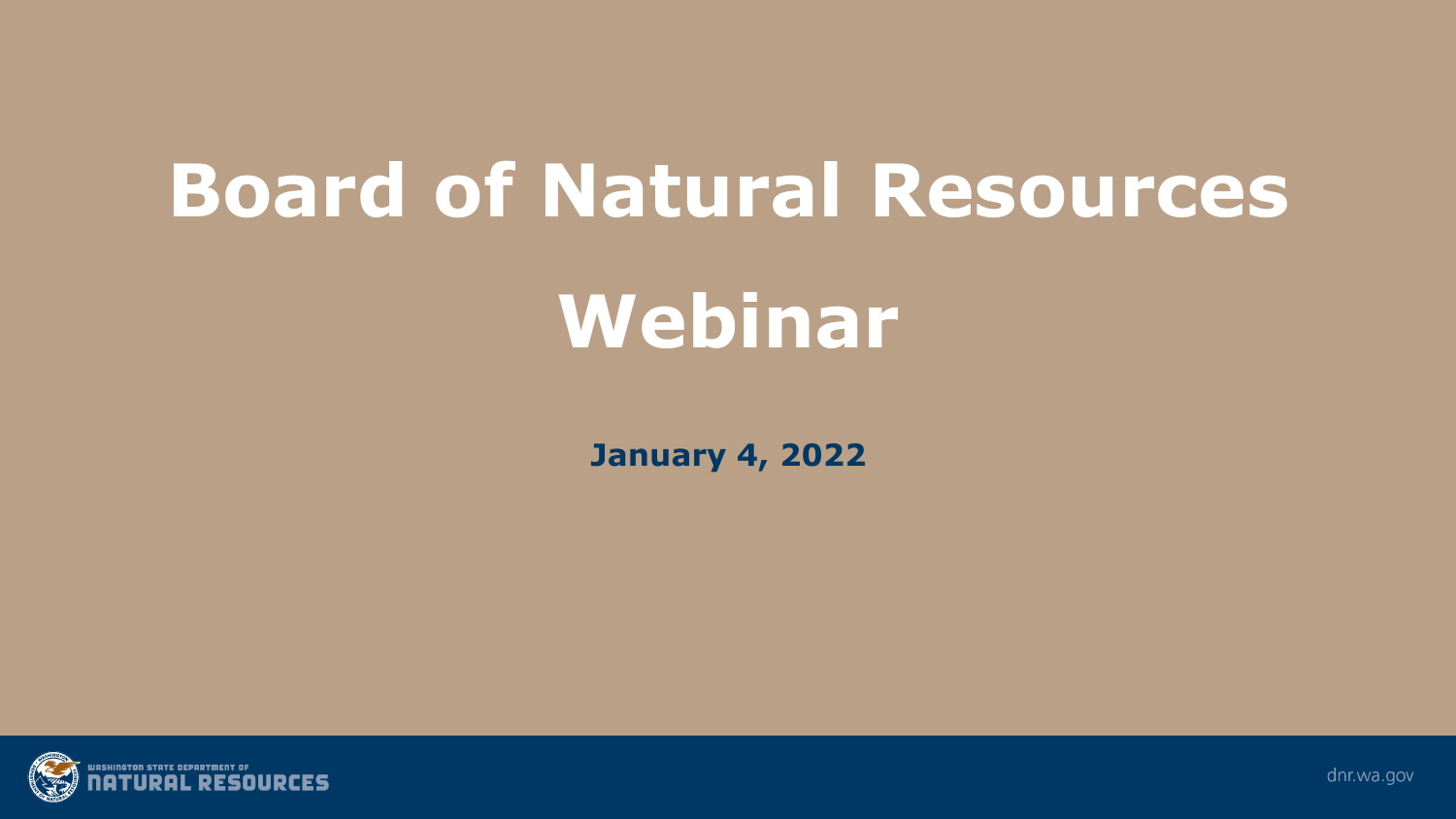### **WEBINAR FORMAT FOR TODAY**

#### **People are attending a variety of ways:**

- On the telephone these attendees are using the LISTEN ONLY option
- On computers and mobile devices these attendees had the opportunity to sign up to SPEAK during the public comment period

#### **For those making comments today:**

- If you registered to SPEAK, your name was put on a list
- You will be called on during the public comment period and your microphone will be unmuted at that time
- We ask that you keep your comments to three (3) minutes

**For all others, your microphone will be remain muted throughout the meeting** 

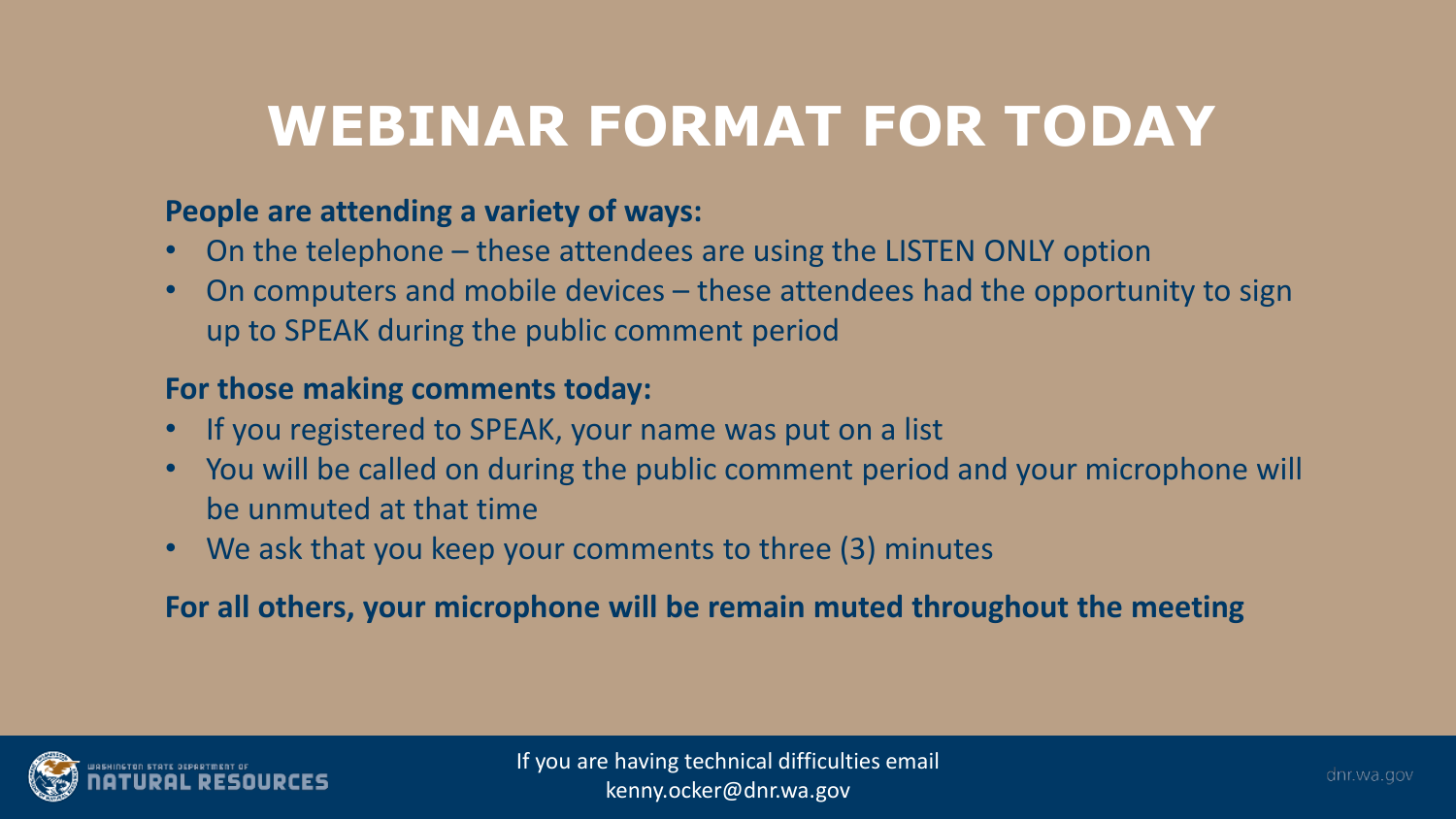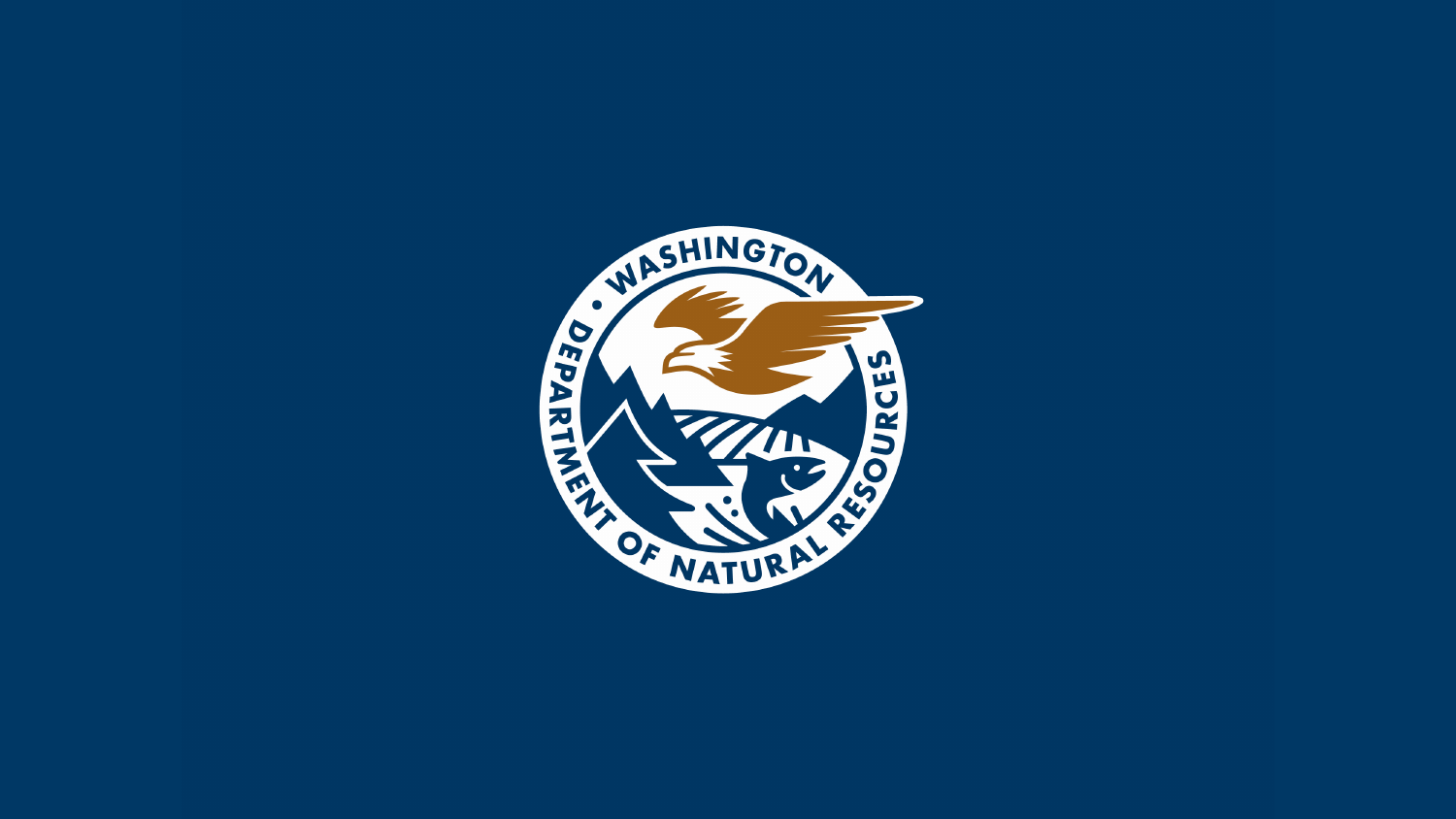# **Board of Natural Resources**

#### **Product Sales & Leasing Division**

#### **Product Sales Program**

**January 4, 2022**



dnr.wa.gov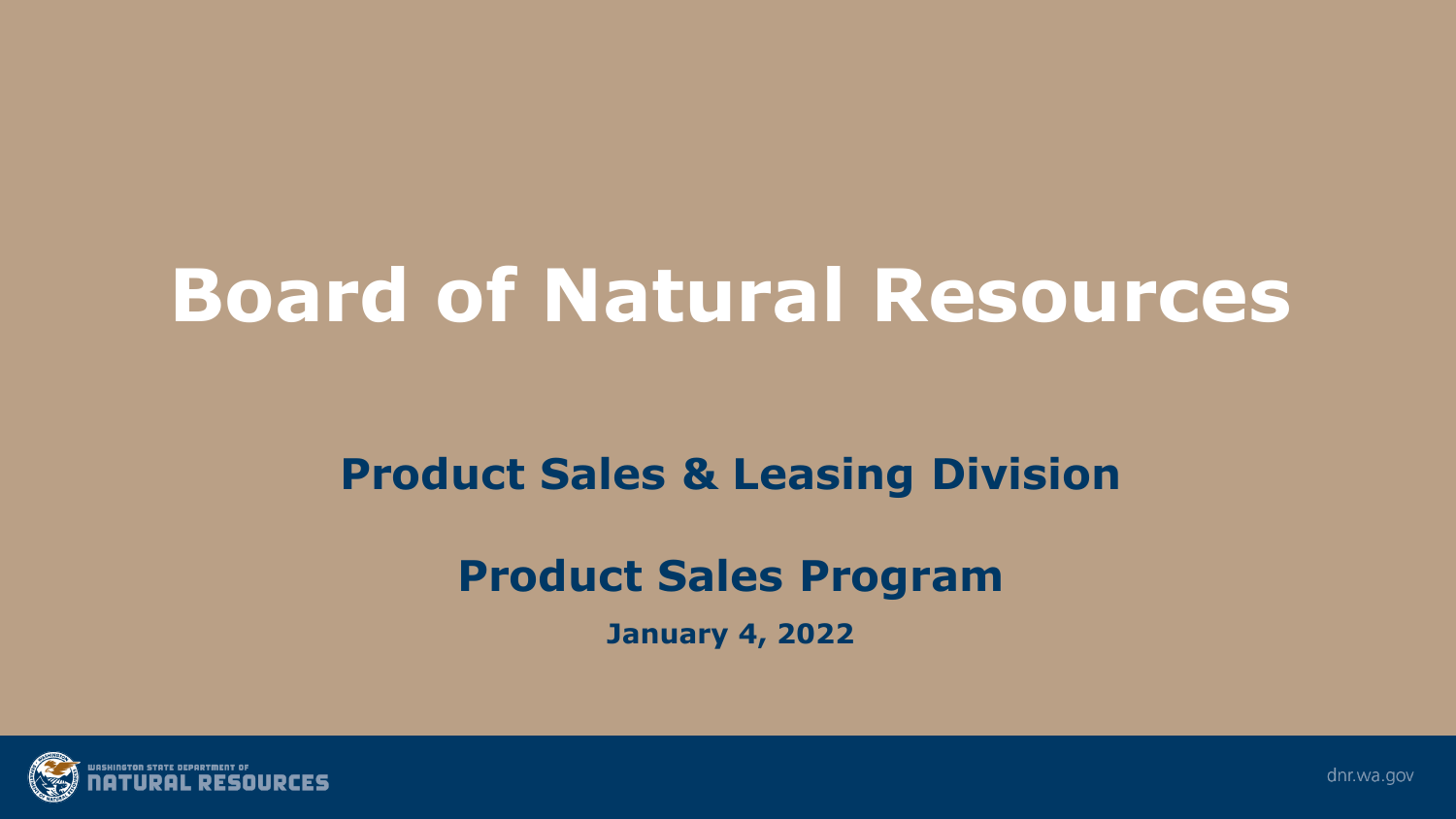### **Agenda**

- **December 2021 Results**
- **Fiscal Year 2022 Update**
- **Exercicle Proposed Sales** (Action Item)

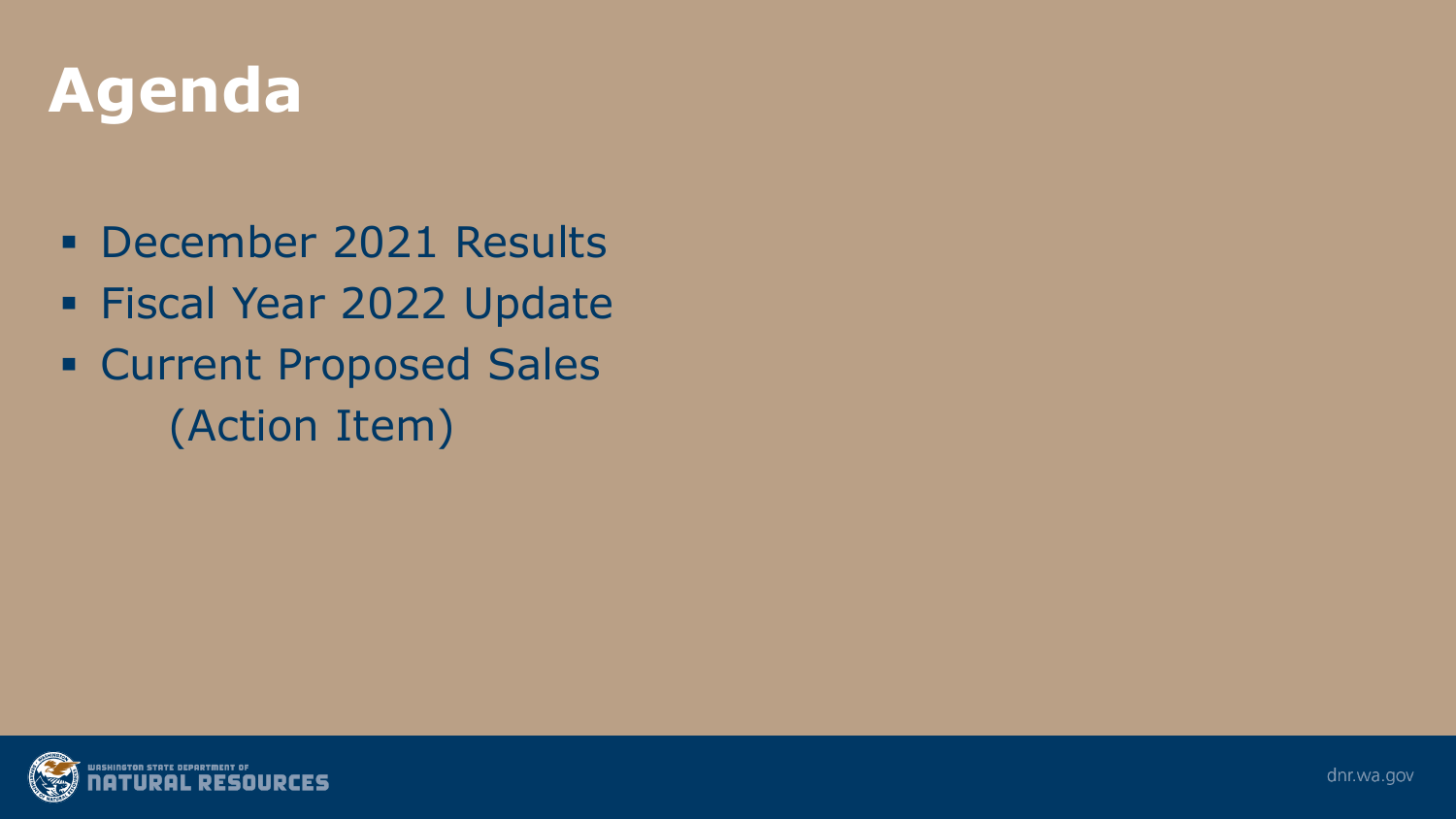## **December 2021 Results**

### **SALES OFFERED**

**9** sales 45.6 mmbf \$13.0 million \$285/mbf

#### **SALES SOLD**

- 8 sales
- 37.9 mmbf
- \$13.4 million
- \$352/mbf
- Avg Bids=2.3

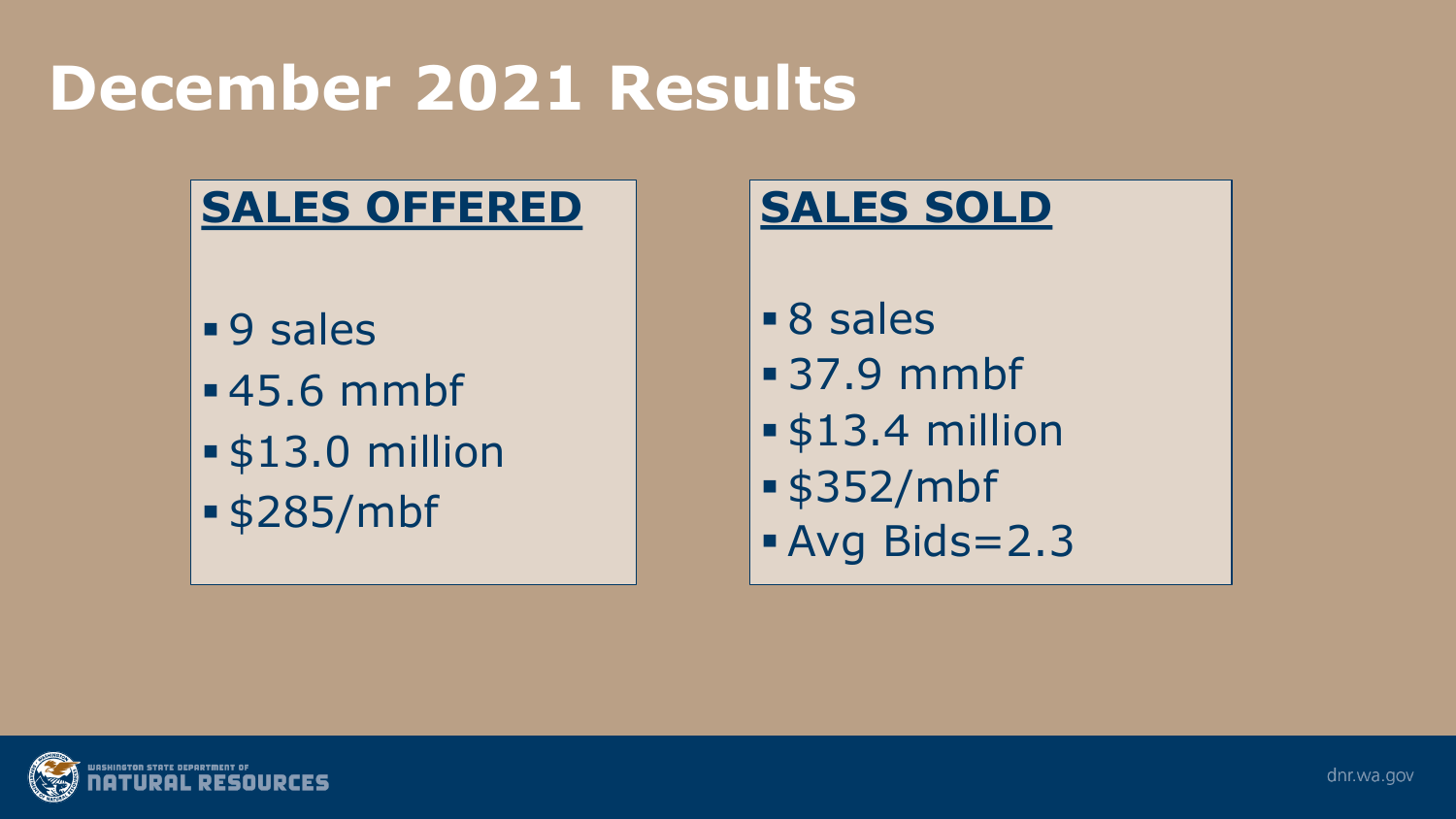## **FY 2022 Volume Update**



*Planned Volumes based on 6-18-2021 internal tracking Sold volumes include FY2022 reoffer volume* 

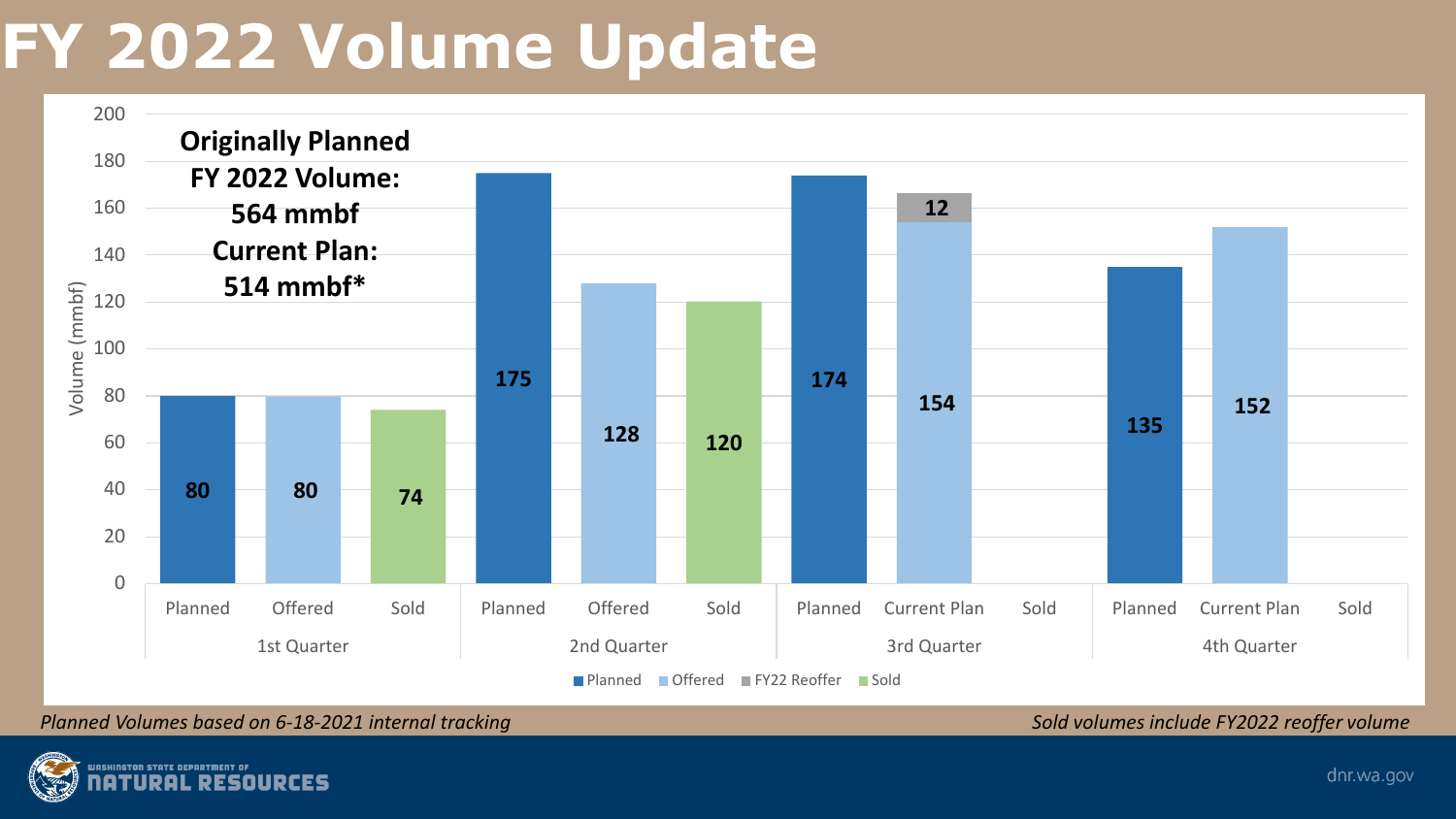### **Fiscal Year 2022**



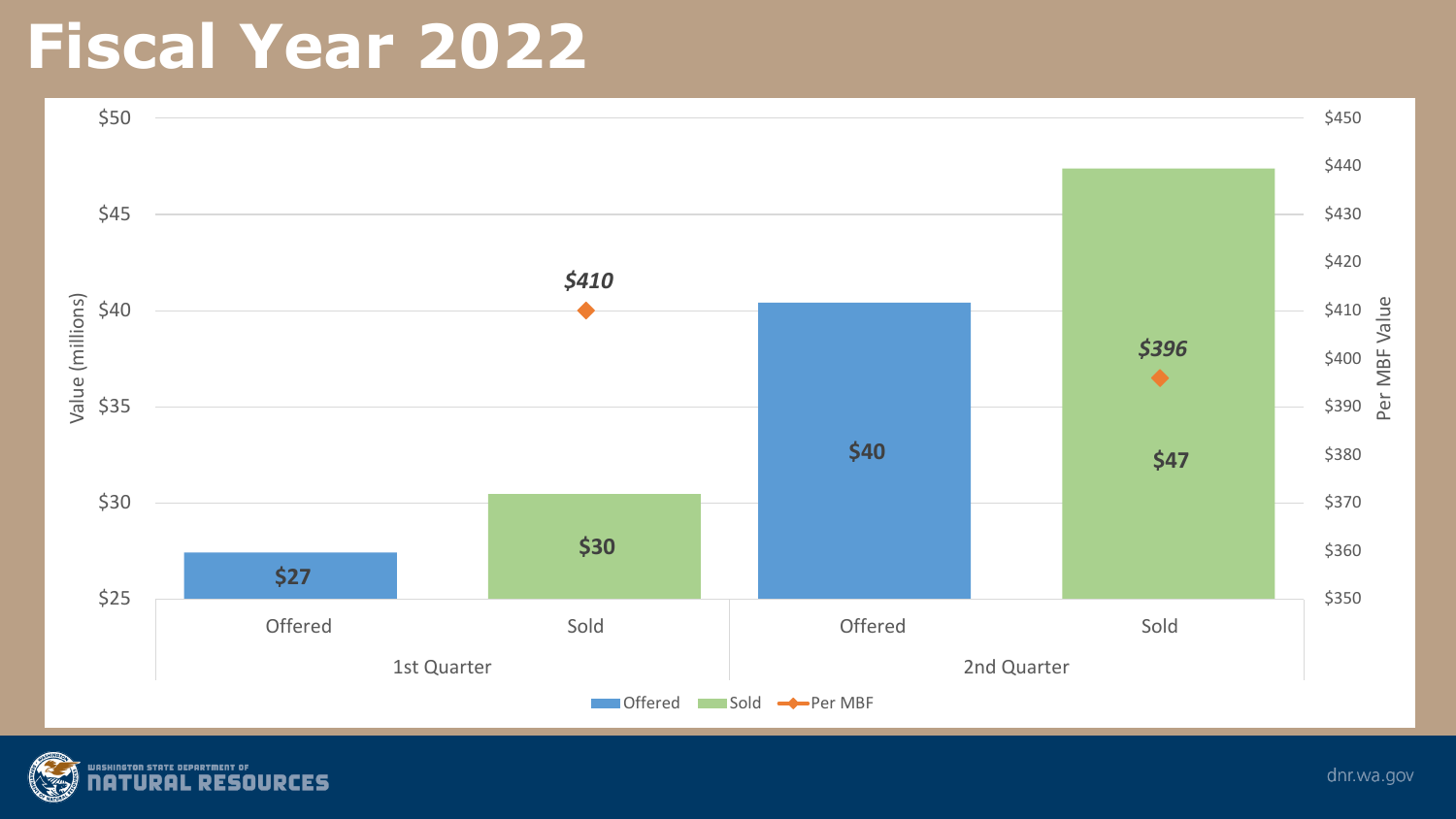### **Current Proposed Sales**

#### **Total Proposal**

- 6 sales
- **25.1 mmbf**
- **58.6 million**
- \$340/mbf

Recommend all sales be approved for auction